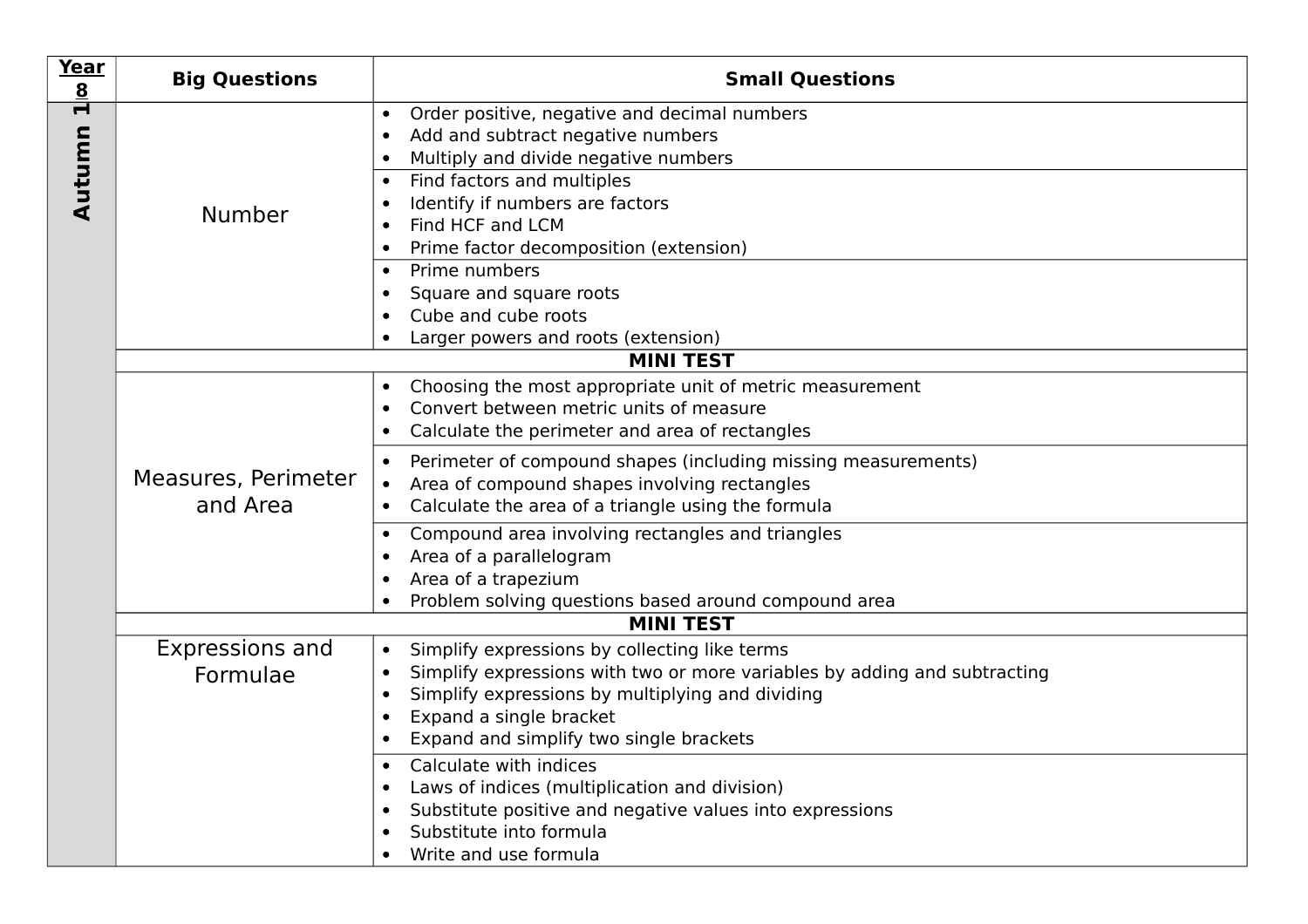|             | <b>HALF TERM ASSESSMENT</b>            |                                                                                                                                                                                                                                                                                                                                                                                                                                                                                                                                                                                                                                                                                                                                                                                                        |
|-------------|----------------------------------------|--------------------------------------------------------------------------------------------------------------------------------------------------------------------------------------------------------------------------------------------------------------------------------------------------------------------------------------------------------------------------------------------------------------------------------------------------------------------------------------------------------------------------------------------------------------------------------------------------------------------------------------------------------------------------------------------------------------------------------------------------------------------------------------------------------|
| Year<br>8   | <b>Big Questions</b>                   | <b>Small Questions</b>                                                                                                                                                                                                                                                                                                                                                                                                                                                                                                                                                                                                                                                                                                                                                                                 |
| $\mathbf N$ | Fractions, Decimals<br>and Percentages | Order decimals<br>$\bullet$<br>Convert between fractions and decimals<br>$\bullet$<br>Simplify fractions and find equivalent fractions<br>Add and subtract fractions with a common denominator<br>$\bullet$<br>Add and subtract fractions with different denominators<br>$\bullet$<br>Convert between mixed and improper fractions<br>$\bullet$<br>Add and subtract mixed numbers (extension)<br>Find a fraction of a quantity<br>$\bullet$<br>Multiply and divide fractions<br>$\bullet$<br>Multiply and divide mixed numbers (extension)<br>Find a percentage of an amount (mentally and using a calculator)<br>$\bullet$<br>Find a percentage increase or decrease (extension)<br>$\bullet$<br>Convert between fractions, decimals and percentages<br>Express one amount as a percentage of another |
|             | <b>MINI TEST</b>                       |                                                                                                                                                                                                                                                                                                                                                                                                                                                                                                                                                                                                                                                                                                                                                                                                        |
| Autumn      | Angles and 2D<br><b>Shapes</b>         | Calculate missing angles on a straight line and round a point<br>$\bullet$<br>Calculate vertically opposite angles<br>$\bullet$<br>Calculate missing angles in triangle (include isosceles)<br>$\bullet$<br>Exterior angles in triangles<br>$\bullet$<br>Find angles in parallel lines (alternate, corresponding and allied)<br>$\bullet$<br>Find missing angles giving geometrical reasoning<br>$\bullet$<br>Properties of quadrilaterals and polygons<br>$\bullet$<br>Interior and exterior angles in polygons (extension)<br>$\bullet$<br>Congruent shapes                                                                                                                                                                                                                                          |
|             | <b>MINI TEST</b>                       |                                                                                                                                                                                                                                                                                                                                                                                                                                                                                                                                                                                                                                                                                                                                                                                                        |
|             | Graphs                                 | Revision of coordinates in all four quadrants<br>$\bullet$<br>Draw graphs of the form $y = mx + c$<br>$\bullet$<br>Draw graphs which are not in the form $y = mx + c$<br>$\bullet$<br>Plot and name lines of the form $y = a$ and $x = a$ (include $y = x$ and $y = -x$ )<br>$\bullet$<br>Investigate the effect of m and c when plotting graphs of the form $y = mx + c$                                                                                                                                                                                                                                                                                                                                                                                                                              |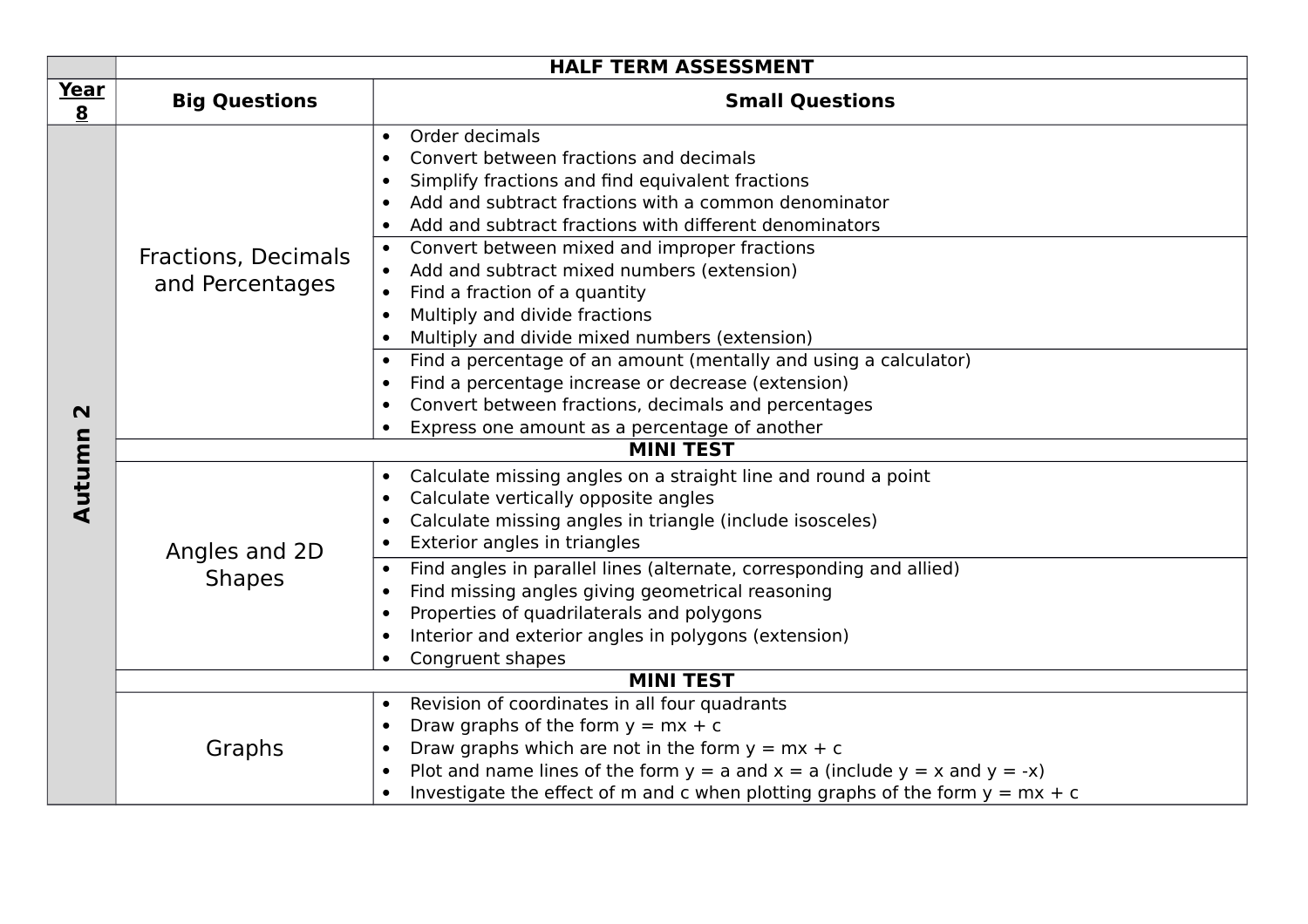| Calculate the gradient of a line (extension) |  |
|----------------------------------------------|--|
| Find the equation of a line (extension)      |  |
| Graphs of real life situations               |  |
| Draw and read conversion graphs              |  |
| Construct graphs from formulae               |  |
| Time series graphs                           |  |
| <b>HALF TERM ASSESSMENT</b>                  |  |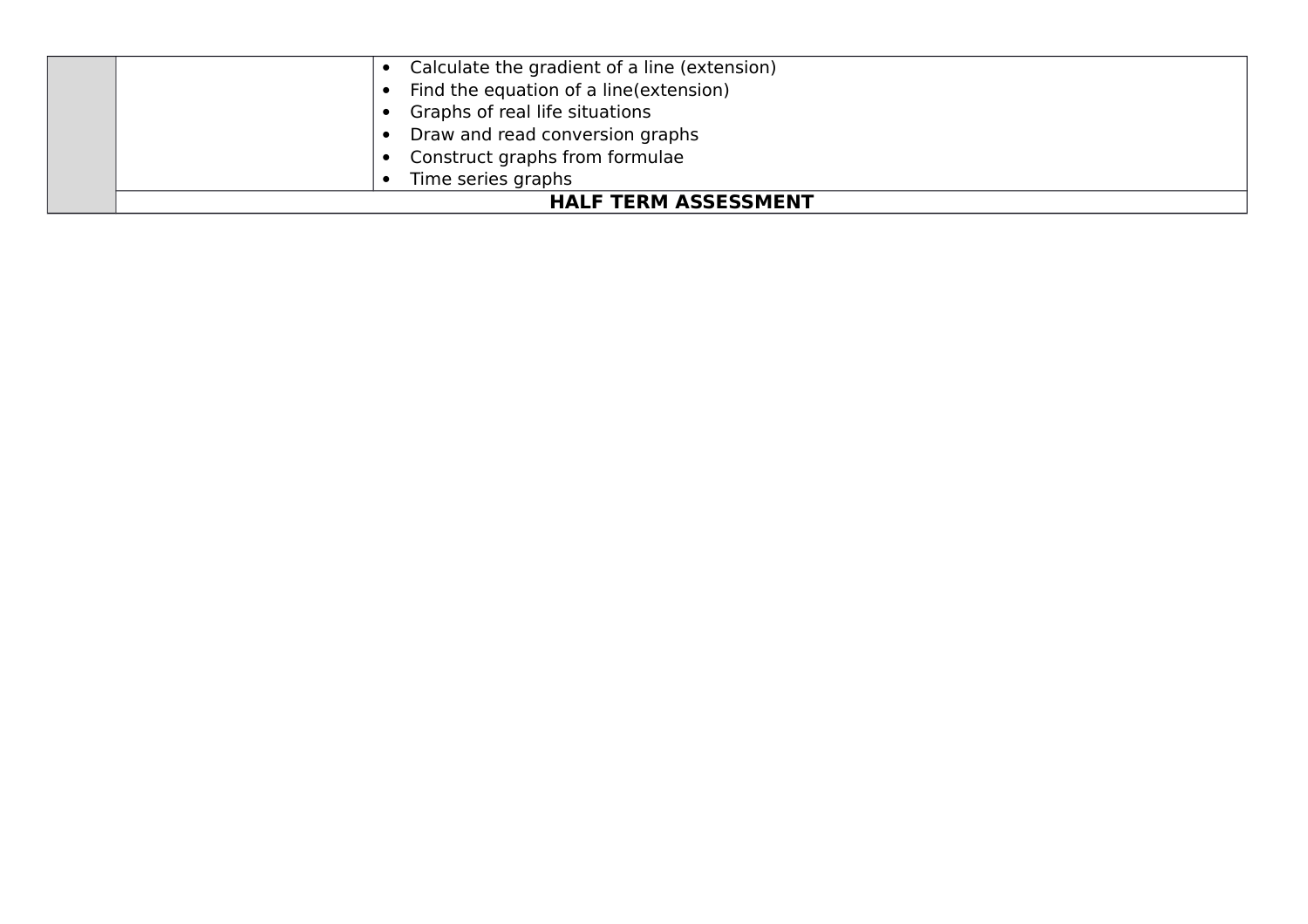| Year<br>$\underline{8}$     | <b>Big Questions</b> | <b>Small Questions</b>                                                                                                                                                                                                                                                                                               |
|-----------------------------|----------------------|----------------------------------------------------------------------------------------------------------------------------------------------------------------------------------------------------------------------------------------------------------------------------------------------------------------------|
|                             | Accuracy             | Round to decimal places<br>$\bullet$<br>Round to significant figures<br>Estimation<br><b>BIDMAS</b>                                                                                                                                                                                                                  |
|                             | <b>Decimals</b>      | Mental and written methods for addition and subtraction (include decimals)<br>$\bullet$<br>Mental and written methods for multiplication and division (include decimals)<br>Addition and subtraction problem solving (worded problems)<br>$\bullet$<br>Multiplication and division problem solving (worded problems) |
| $\blacksquare$              | <b>MINI TEST</b>     |                                                                                                                                                                                                                                                                                                                      |
| pring<br><b>5</b>           | <b>Statistics</b>    | Collecting data<br>$\bullet$<br>Frequency tables, including grouped frequency tables<br>Reading and drawing bar charts<br>Reading a drawing pie charts                                                                                                                                                               |
|                             |                      | Calculate the mean, mode, median and range for discrete data<br>Mean from a frequency table<br>Mean from a grouped frequency table<br>Use averages to compare data (extension)                                                                                                                                       |
|                             | <b>MINI TEST</b>     |                                                                                                                                                                                                                                                                                                                      |
|                             | Statistics (cont)    | Draw and read scatter diagrams<br>$\bullet$<br>Draw and read stem and leaf diagrams<br>Use diagrams the compare data (extension)                                                                                                                                                                                     |
| <b>HALF TERM ASSESSMENT</b> |                      |                                                                                                                                                                                                                                                                                                                      |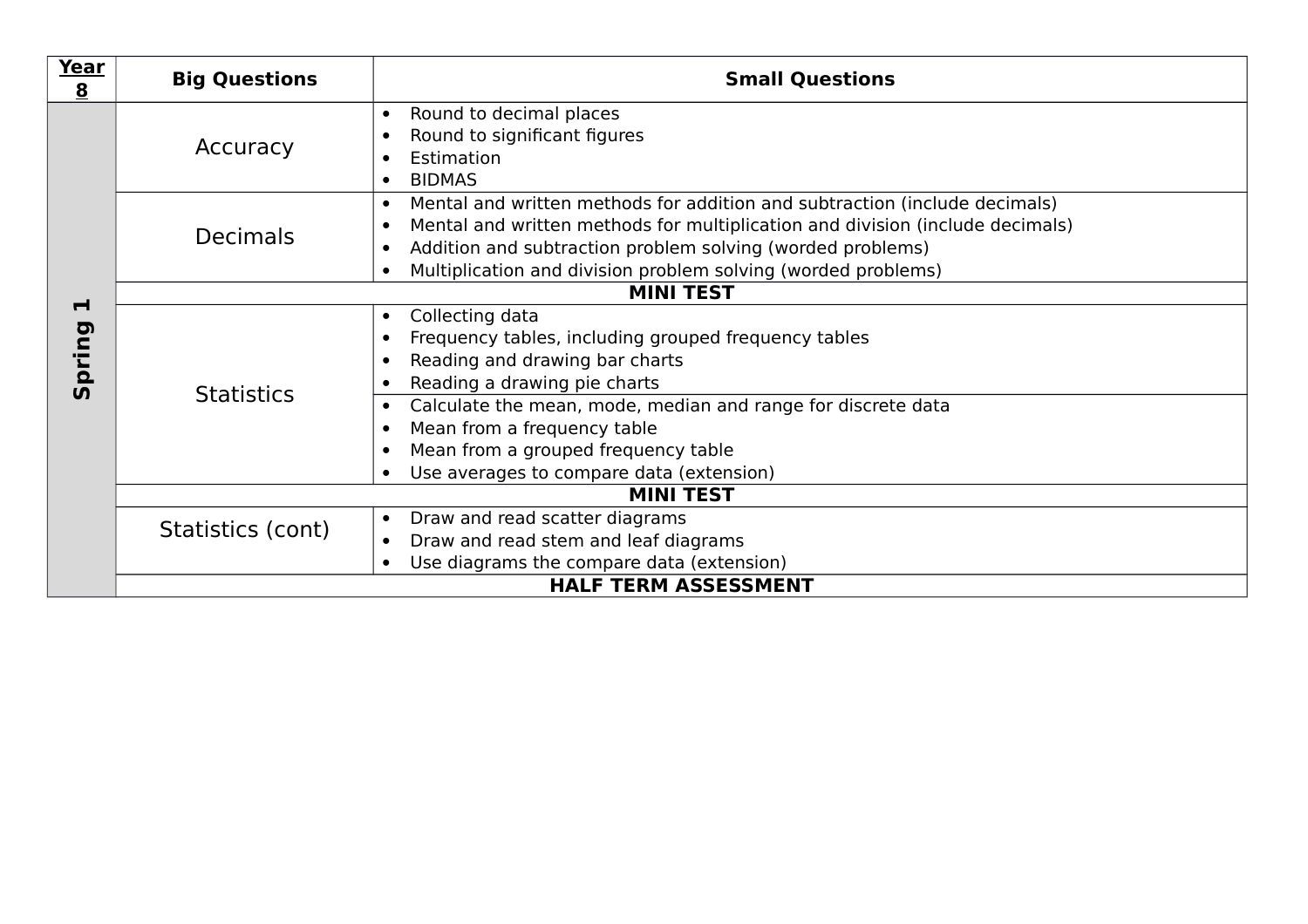| Year<br>$\overline{\mathbf{8}}$  | <b>Big Questions</b>   | <b>Small Questions</b>                                                                                                                                                            |  |
|----------------------------------|------------------------|-----------------------------------------------------------------------------------------------------------------------------------------------------------------------------------|--|
|                                  | <b>Transformations</b> | Revision of reflections, rotations and translations<br>$\bullet$<br>Describing transformations<br>Combining reflections, rotations and translations<br>Identify lines of symmetry |  |
|                                  |                        | Enlarge shapes by a positive whole scale factor<br>Enlarge shapes from a centre of enlargement<br>Enlarge shapes by fractional scale factors (extension)                          |  |
|                                  | <b>MINI TEST</b>       |                                                                                                                                                                                   |  |
| $\mathbf N$<br>pring<br><u>ທ</u> | Equations              | Solve one stage linear equations<br>$\bullet$<br>Solve two stage linear equations<br>$\bullet$<br>Solve linear equations with unknowns on both sides                              |  |
|                                  |                        | Solve linear equations involving brackets<br>Solve linear equations with fractional answers<br>Solve linear equations with negative x terms (extension)                           |  |
|                                  |                        | Use rea life equations                                                                                                                                                            |  |
|                                  | <b>MINI TEST</b>       |                                                                                                                                                                                   |  |
|                                  | Circles                | Circumference<br>$\bullet$<br>Area<br>Area and perimeter of halves and quarters<br>$\bullet$                                                                                      |  |
|                                  |                        | Area and perimeter of sectors (extension)                                                                                                                                         |  |
|                                  |                        | <b>HALF TERM ASSESSMENT</b>                                                                                                                                                       |  |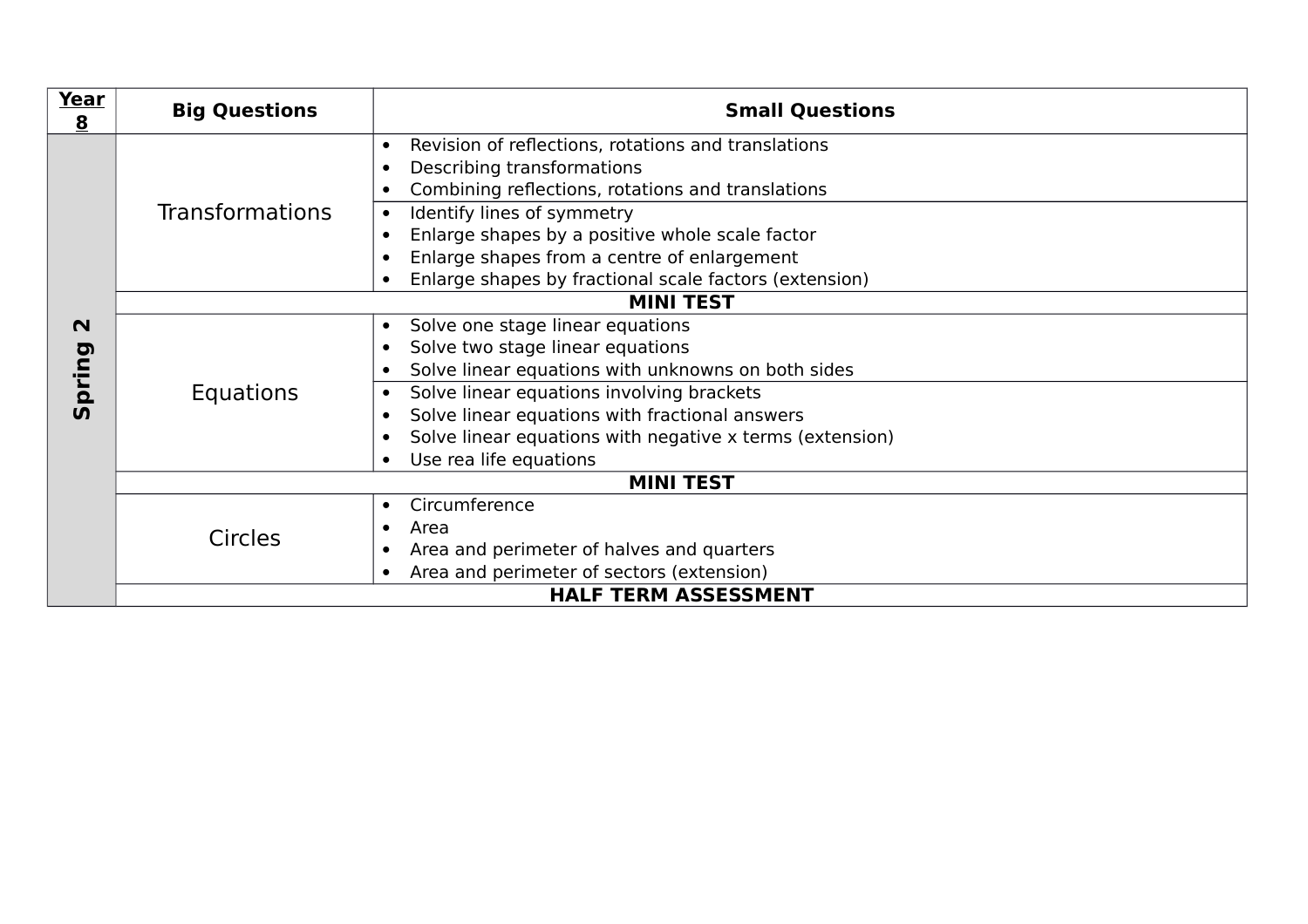| Year<br>$\overline{\mathbf{8}}$ | <b>Big Questions</b> | <b>Small Questions</b>                                                                                                                                                                                                                            |
|---------------------------------|----------------------|---------------------------------------------------------------------------------------------------------------------------------------------------------------------------------------------------------------------------------------------------|
|                                 | Construction         | Construct triangles SAS, ASA, SSS and RHS<br>Construct a perpendicular bisector<br>Bisect and angle<br>Scale drawings<br>Loci                                                                                                                     |
| m                               |                      | <b>Bearings</b><br><b>MINI TEST</b>                                                                                                                                                                                                               |
| $\mathbf{v}$<br>mer             | Sequences            | Continue sequences from the term to term rule<br>$\bullet$<br>Find the term to term rule for a sequence<br>Find the position to term rule<br>Continue sequences from the nth term<br>Find the nth term of linear sequences<br>Geometric sequences |
|                                 | <b>MINI TEST</b>     |                                                                                                                                                                                                                                                   |
|                                 | Pythagoras           | Find missing sides using Pythagoras<br>Basic Trigonometry (extension)                                                                                                                                                                             |
|                                 |                      | <b>HALF TERM ASSESSMENT</b>                                                                                                                                                                                                                       |